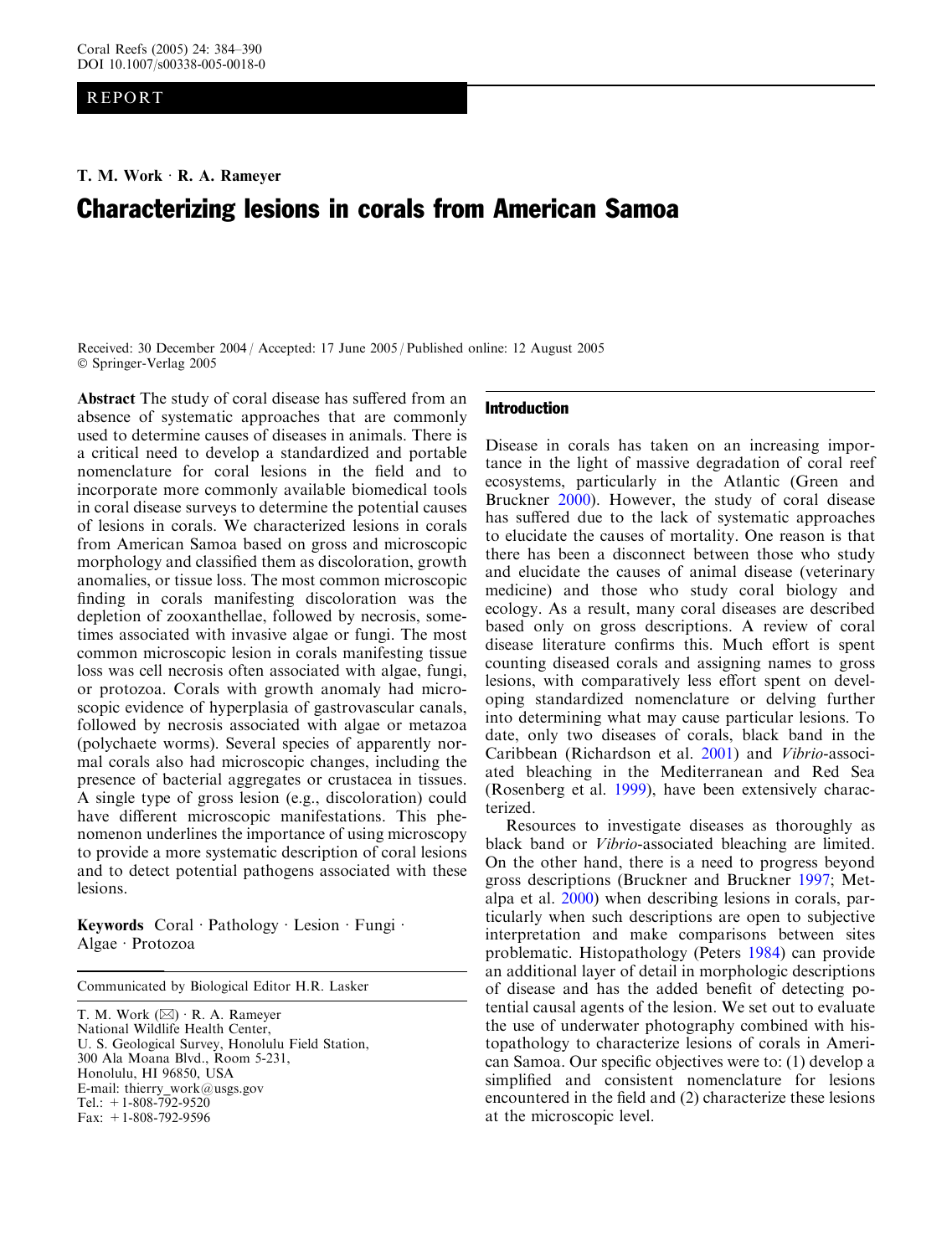#### <span id="page-1-0"></span>Methods

Survey sites were in American Samoa on the islands of Tutuila, Ofu, and Olosega and were monitored for distribution of fish and corals by Samoa Department of Marine and Wildlife Resources (DMWR), National Oceanic and Atmospheric Administration (NOAA), and National Park Service (NPS). Haphazard dives were done using scuba or snorkeling. Corals were photographed using a Nikonos V underwater camera with a 20 mm lens and twin Ikelite 50 strobes, and an Olympus C3030 digital camera in an Olympus underwater housing attached to a single Ikelite 50 strobe. Close-up photos were taken with a Nikonos V using a two to one framer and 35 mm lens. The film used for analog cameras was Kodak 100 ASA Ektrachrome.

Gross lesions in corals were placed in three categories. Discoloration included corals exhibiting color changes or lack of pigmentation in tissues typically exemplified by a white color. Tissue loss included corals manifesting absence of tissues with or without intact skeleton. Growth anomaly included corals exhibiting excessive or apparently uncontrolled growth of skeleton or soft tissues in relation to adjacent polyps on the same colony. Categories of gross lesions were not mutually exclusive.

Samples of corals were taken using bone shears, or hammer and chisel, and placed in seawater into labeled plastic bags. In cases where lesions were sampled, care was taken to collect both normal and abnormal tissue bordering the lesion. Corals were preserved in Hellys fixative (Barszcz and Yevich [1975](#page-5-0)) with sufficient added salt to make a 5 M NaCl solution and allowed to fix for 24 h. The fixative was decanted and the coral allowed to soak in fresh tap water for 24 h with a change of water once after 12 h. Subsequently, samples were stored in 70% ethanol, decalcified with Cal-ex II (Fisher Scientific), placed in cassettes, processed for paraffin embedding, trimmed at 5  $\mu$ m, and stained with hematoxylin and eosin. Grocott's methenamine silver or Taylor's gram stains were used on tissue sections to identify fungi or bacteria, respectively (Prophet, et al. [1992](#page-6-0)). Those structures staining negative with silver stain were classified as algae whereas those staining positive with silver were classified as fungi. Slides were examined using light microscopy at magnifications ranging from 20 to 400 $\times$ .

On microscopy, lesions were classified as depletion of zooxanthellae, uncomplicated necrosis, necrosis associated with algae, fungi, or ciliates, hyperplasia of gastrovascular canals, or skeletal thickening associated with metazoa.

#### **Results**

We examined 71 samples from 50 coral colonies comprising 29 species and 15 genera. Samples were collected from 42 colonies manifesting discoloration, tissue loss or

growth anomaly (Table 1); the remaining samples were collected from apparently normal corals.

Discolored corals were characterized grossly as normal tissue bereft of pigmentation overlying normal skeleton. Discoloration patterns could be divided into focal (Fig. 1a), or diffuse (Fig. [1b\). Tissue loss was character](#page-2-0)[ized by areas bereft of coral tissue leaving recently ex](#page-2-0)[posed white skeleton or skeleton colonized by algae](#page-2-0) [giving it a brown or green color \(Fig.](#page-2-0) 1c, d). Growth [anomalies were characterized by focal areas of smooth to](#page-2-0) [rugose aberrant growth of coral skeleton. The tissue](#page-2-0) [overlying these growths was discolored white or purple,](#page-2-0) [and polyps were either absent, or if present, appeared](#page-2-0) [small or mis-shapen with lack of tentacles \(Fig.](#page-2-0) 1e, f).

## Depletion of zooxanthella

The hallmark of this change was the absence of zooxanthellae from the gastrodermis (Fig. [2a, b\). In two](#page-3-0) [cases, the remaining zooxanthellae were atrophied with](#page-3-0) [a hypereosinophilic fragmented cytoplasm. Varying de-](#page-3-0)

Table 1 Species of corals with gross lesions and instances where a particular microscopic finding was seen associated with a particular gross lesion

| <b>Species</b>                                                     | Gross morphologic diagnosis |                           |                   |
|--------------------------------------------------------------------|-----------------------------|---------------------------|-------------------|
|                                                                    | Discoloration               | <b>Tissue</b><br>loss     | Growth<br>anomaly |
| Acropora abrotenoides<br>Acropora cytherea<br>Acropora digitifera  | D(1)                        | C(1)<br>C(1)              | H(3)<br>H(3)<br>н |
| Acropora hyacinthus<br>Acropora samoensis                          | D(1)                        |                           | H(3)<br>F(1)      |
| Diploastrea heliopora<br>Echinopora lamellosa<br>Favia stelliger   | N(2)                        | N(1) F(1)<br>F(1)<br>F(1) |                   |
| Goniastrea sp.<br>Hydnophora microconos                            | N(1) F(1)                   | D(1)                      |                   |
| Leptoria phrygia<br><b>Massive Porites</b><br><i>Millepora</i> sp. | D(1)<br>D(3)                | F(1)<br>N(1)              |                   |
| Montipora nodosa<br>Montipora sp.                                  |                             | F(1)<br>F(2)              |                   |
| Montipora turtlensis<br>Palythoa sp.<br>Pavona minuta              | D(1)                        | N(1)                      | M(1)              |
| Platygyra daedala<br><i>Platygyra</i> sp.                          | N(1)                        | D(1) N(1)                 |                   |
| Pocillopora eydouxi<br>Pocillopora meandrina                       | D(1)<br>D(1)                |                           |                   |
| Pocillopora verrucosa<br>Total                                     | 14                          | 15                        | H(1)<br>13        |

Key to microscopic findings: D, depletion of zooxanthella; N, uncomplicated necrosis; F, necrosis associated with algae or fungi; C, necrosis associated with ciliates; M, necrosis associated with metazoan; H, hyperplasia of gastrovascular canals. The following species (n) of corals were examined but did not have gross lesions: One each in Acropora gemmifera, Cladiella sp. Lobophyllia hemprichii, Rumphella sp., Sarcophyton sp., Pocillopora eydouxi, Pectinia lactuca. Numbers in parenthesis refer to the number of instances when a lesion was seen in a particular species.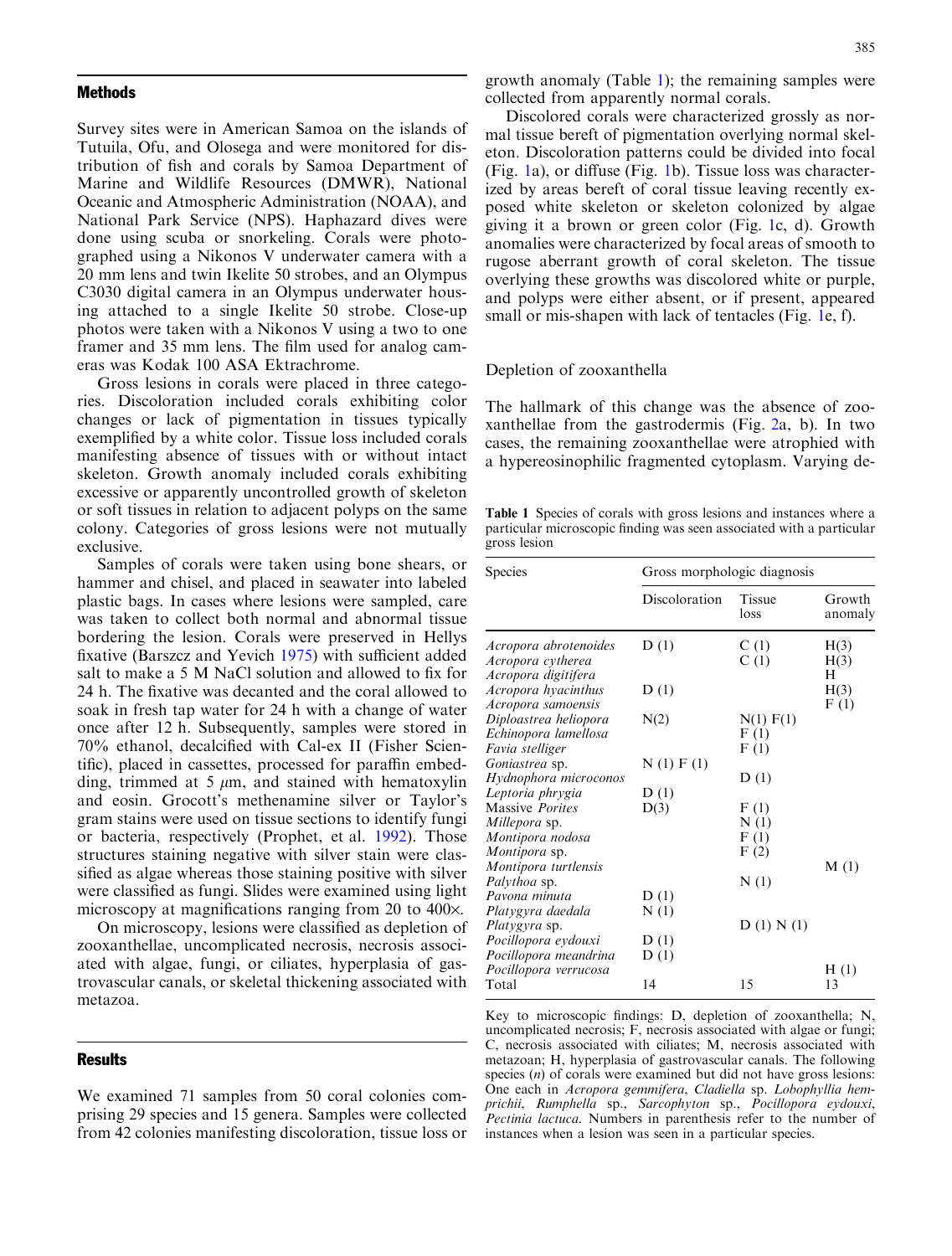<span id="page-2-0"></span>Fig. 1 Focal discoloration in Porites evermani (a); Diffuse discoloration in massive Porites sp. (b); Tissue loss in Millepora sp. (c); Tissue loss in Acropora abrotenoides ; note recently exposed white skeleton bereft of algal colonization (d); Growth anomaly in Pocillopora verrucosa (arrow) (e); Acropora hyacinthus (f)



[grees of atrophy of gastrodermis, mesoglea, and epi](#page-3-0)[dermis were seen including general collapse of tissue](#page-3-0) [architecture. Grossly, all but two corals with this](#page-3-0) [microscopic lesion manifested as discoloration](#page-3-0) [\(Table](#page-1-0) 1).

## Necrosis

Microscopic evidence of tissue necrosis was seen in corals manifesting gross evidence of discoloration, tissue loss or growth anomaly. Uncomplicated necrosis comprised those cases where coral cells manifested cytoplasmic hypereosinophilia or fragmentation with karyorrhexis (fragmentation of cell nuclei), karyolysis (dissolution or swelling of cell nuclei), or pyknosis (shrinkage of cell nuclei) with no associated organisms (Fig. [2c\). Microscopic evidence of uncomplicated](#page-3-0) [necrosis was seen equally in the category of corals](#page-3-0) [manifesting gross evidence of tissue loss and corals](#page-3-0) [manifesting discoloration \(Table](#page-1-0) 1). Cell necrosis asso[ciated with microorganisms was seen in corals exhibiting](#page-1-0) [all three types of gross lesions \(discoloration, tissue loss,](#page-1-0) [or growth anomaly\). Organisms most commonly asso](#page-1-0)[ciated with cell necrosis were filamentous algae or fungi,](#page-1-0) [the latter identified by positive staining with silver stain](#page-1-0) [\(Prophet et al.](#page-6-0) 1992), infiltrating into the gastrovascular canals. Calicoblastic epithelium, gastrodermis, or cells of the mesenterial filaments adjoining these organisms exhibited cytoplasmic fragmentation hypereosinophilia and pyknosis. In Montipora sp., there was evidence of a significant cellular host response against invasive algae manifested by an increase in number and size of eosinophilic granular cells (Fig. 2d, e). In [Acropora cytherea](#page-3-0), [gastrodermis adjoining fungal elements was atrophied,](#page-3-0) [depleted of zooxanthellae, or necrotic \(Fig.](#page-3-0) 2f). In  $Ac$ ropora hyacinthus and [Acropora abrotenoides](#page-3-0), tissue [necrosis was associated with ciliates replete with zoo](#page-3-0)[xanthella invading intact gastrovascular canals, gastro](#page-3-0)dermis, and epidermis (Fig. [2g, h\). In one case of grossly](#page-3-0) [visible growth anomaly in](#page-3-0) Montipora turtlensis, micro[scopic examination revealed a marked increase in space](#page-3-0) [between gastrovascular canals that surrounded a poly](#page-3-0)[chaete among infiltrates of filamentous branching algae.](#page-3-0)

Hyperplasia of gastrovascular canal

The histologic hallmark of this lesion was a marked proliferation of the gastrovascular canal network (Fig. [3a, b\) with occasional proliferation of gastroder](#page-4-0)[mal cells. Within these areas of gastrovascular canal](#page-4-0) [proliferation, mesenterial filaments were missing or](#page-4-0) [markedly atrophied, and polyps were usually missing, or](#page-4-0)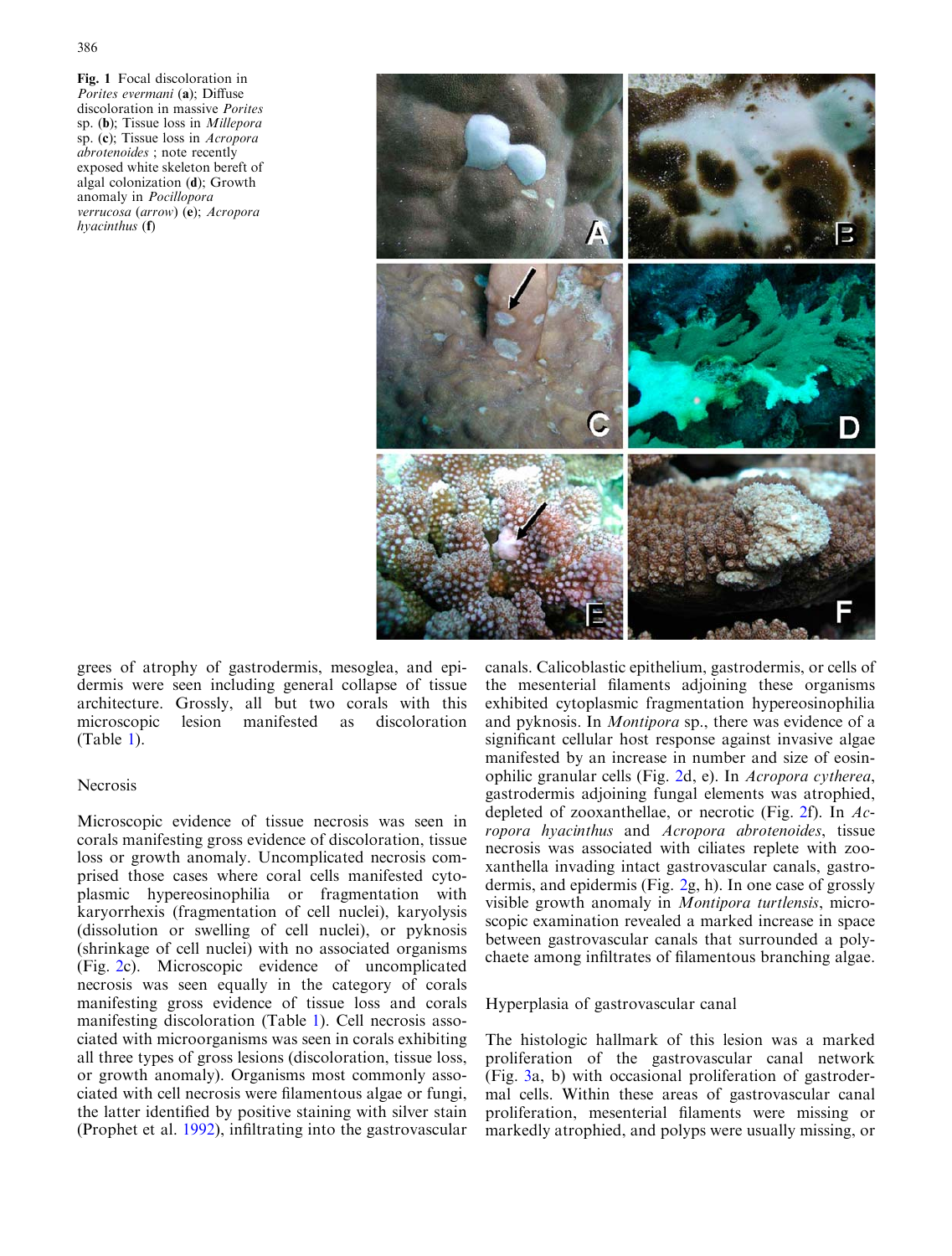<span id="page-3-0"></span>Fig. 2 Coenosarc Goniastrea sp. (a) Note normal tissue on left with gastrodermis replete with zooxanthella (arrow),  $bar=50 \mu m$ ; (b) Note gastrodermis bereft of zooxanthella and diffuse atrophy of coenosarc (arrow),  $bar=50 \mu m.$ (c) *Millepora* sp. Uncomplicated tissue necrosis. Note diffuse coagulation necrosis of tissue (arrow) (Skeleton is to the upper left),  $bar=100 \mu m$ ; (d, e) Montipora nodosa, bar = 50  $\mu$ m; (d) Normal tissue, note sparse eosinophilic granular cells in mesoglea of gastrovascular canals (arrow); (e) Areas of algal infiltration (arrowhead). Note infiltrates of hypertrophied eosinophilic granular cells (arrow),  $bar=50 \mu m$ . (f) Acropora cytherea. Note organized mass of fungal organism (arrow) and adjacent clump of necrotic tissue (arrowhead), bar = 50  $\mu$ m. Note:  $e =$ epidermis. (g, h) Acropora abrotenoides; (g) Note ciliates with ingested zooxanthella (arrows) invading intact epidermis, bar = 50  $\mu$ m; (h) note ciliates (arrows) distended with zooxanthellae within gastrovascular canals,  $bar=50 \mu m$ 



[when present, appeared deformed with the absence of](#page-4-0) [tentacles. Gastrodermal cells within the lesion were](#page-4-0) [uniformly bereft of zooxanthellae, and in many cases,](#page-4-0) [epidermis and underlying gastrodermis appeared atro](#page-4-0)[phied with absence or atrophy of mesenterial filaments.](#page-4-0) Acropora [sp. were over-represented in this category al](#page-4-0)[though a similar lesion was seen in one](#page-4-0) Pocillopora [verrucosa](#page-4-0) (Fig. 3c, d).

Corals with no gross lesions

Microorganisms not associated with visible cellular pathology were also seen in normal coral tissue. The most notable was the presence of gram-negative aggregates of putative bacteria within the gastrodermis or epidermis of a variety of corals (Fig. [3e, f\). These](#page-4-0) [aggregates were well defined and surrounded by normal](#page-4-0) [tissue. In rare cases, aggregates displaced normal tissue](#page-4-0) [and were occasionally partially surrounded by a clear](#page-4-0) [space. These aggregates were most often seen in](#page-4-0) Acropora n=8) including [Acropora abrotenoides](#page-4-0), Acropora digitifera, and [Acropora hyacinthus](#page-4-0), and one each Goniastrea sp., Porites sp., Platygyra sp., [Pocillopora ey-](#page-4-0)douxi, and Pocollopora meandrina[. Other organisms seen](#page-4-0) [associated with normal tissue were crustacea within the](#page-4-0) [actinopharynx of polyps in](#page-4-0) Rumphella sp. or massive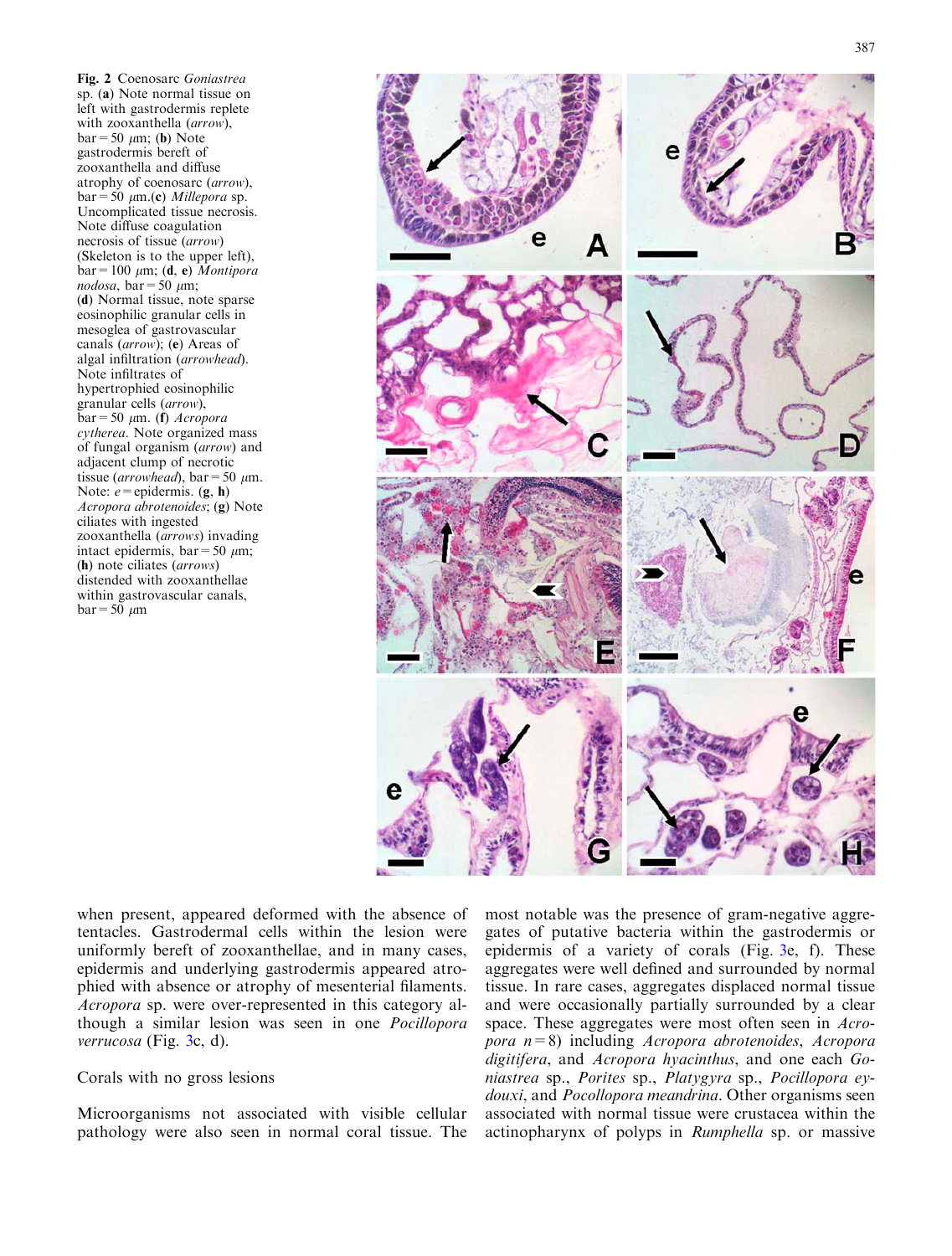<span id="page-4-0"></span>Fig. 3 (a) Acropora cytherea growth anomaly, note massive proliferation of gastrovascular canals (arrow), absence of polyps, and absence of zooxanthellae in gastrodermis,  $bar=500 \mu m$ ; (b) *Acropora* abrotenoides growth anomaly, note hyperplasia of gastrodermis within gastrovascular canals (arrow),  $bar=50 \mu m$ ; (c, d) *Pocillopora* verrucosa; (c) normal tissue, note polyps (arrow) and organized architecture of parallel gastrovascular canals  $(arrowhead)$ , bar = 500  $\mu$ m; (d) growth anomaly, note gastrodermis bereft of zooxanthellae, and proliferation and disorganization of gastrovascular canals (arrow). The tissue is also bereft of any normal polyp structure;  $bar=500 \mu m$ . Note: e=epidermis. (e) Pocillopora meandrina Gram-stain, note aggregates of gram-negative bacteria (arrow) at junction of mesoglea and epidermis,  $bar=50 \mu m$ ; (f) *Platygyra* sp. H&E stain. Note bacterial aggregates in epidermis of tentacle (*arrows*) bar = 100  $\mu$ m. Note:  $e$  = epidermis



Porites sp., within the mesoglea of Pectinia lactuca, and polychaete worms within gastrovascular canals of Montipora sp. and Echinopora sp.

### **Discussion**

This paper provides a simple, but standardized and relatively unambiguous system of nomenclature for gross lesions in corals (discoloration, tissue loss, growth anomaly) that should theoretically be equally interpretable regardless of species and geographic location. Using this system, our results revealed that a particular gross lesion could have multiple microscopic manifestations.

For corals manifesting gross evidence of discoloration, the most common microscopic finding was depletion of zooxanthellae from atrophied gastrodermis. Similar changes were seen in bleached corals from the Pacific coast of Panama (Glynn et al. [1985](#page-6-0)) and from Thailand (Brown et al. [1995](#page-5-0)). Several factors are known to cause loss of zooxanthellae in corals including elevated temperature (Coles and Jokiel [1978](#page-5-0)) and infection with Vibrio sp. (Kushmaro et al. [2001](#page-6-0)). We saw no

bacteria in bleached corals, however, some bleached corals had necrosis in deep tissues, sometimes associated with fungi or algae with loss of zooxanthella in gastrodermis underlying an intact epidermis (e.g., Fig. [2f\).](#page-3-0) [This suggests that some cases of bleaching are associated](#page-3-0) [with the pathology of underlying tissues and may not be](#page-3-0) [only associated with the simple absence of zooxanthellae](#page-3-0) [from the gastrodermis.](#page-3-0)

For corals manifesting gross evidence of tissue loss, tissue necrosis associated with filamentous algae or fungi was the most common microscopic lesion. Coral-algal interactions are common elsewhere such as the Caribbean (Peters [1984\)](#page-6-0). In one instance, fungal/algal invasion of coral tissue resulted in a marked cellular response in Montipora sp. as evidenced by increased eosinophilic granular cells in gastrovascular canals. Very little is known about immune defenses of coral (Hildeman et al. [1975\)](#page-6-0) and determining the ultrastructure of these cells may help understand mechanisms of coral immunology. Knowledge about fungal pathogens in scleractinian corals is also limited. Fungi are commonly found in both normal and unhealthy corals, particularly in the skeleton (Ravindran et al. [2001\)](#page-6-0). Raghukumar and Raghukumar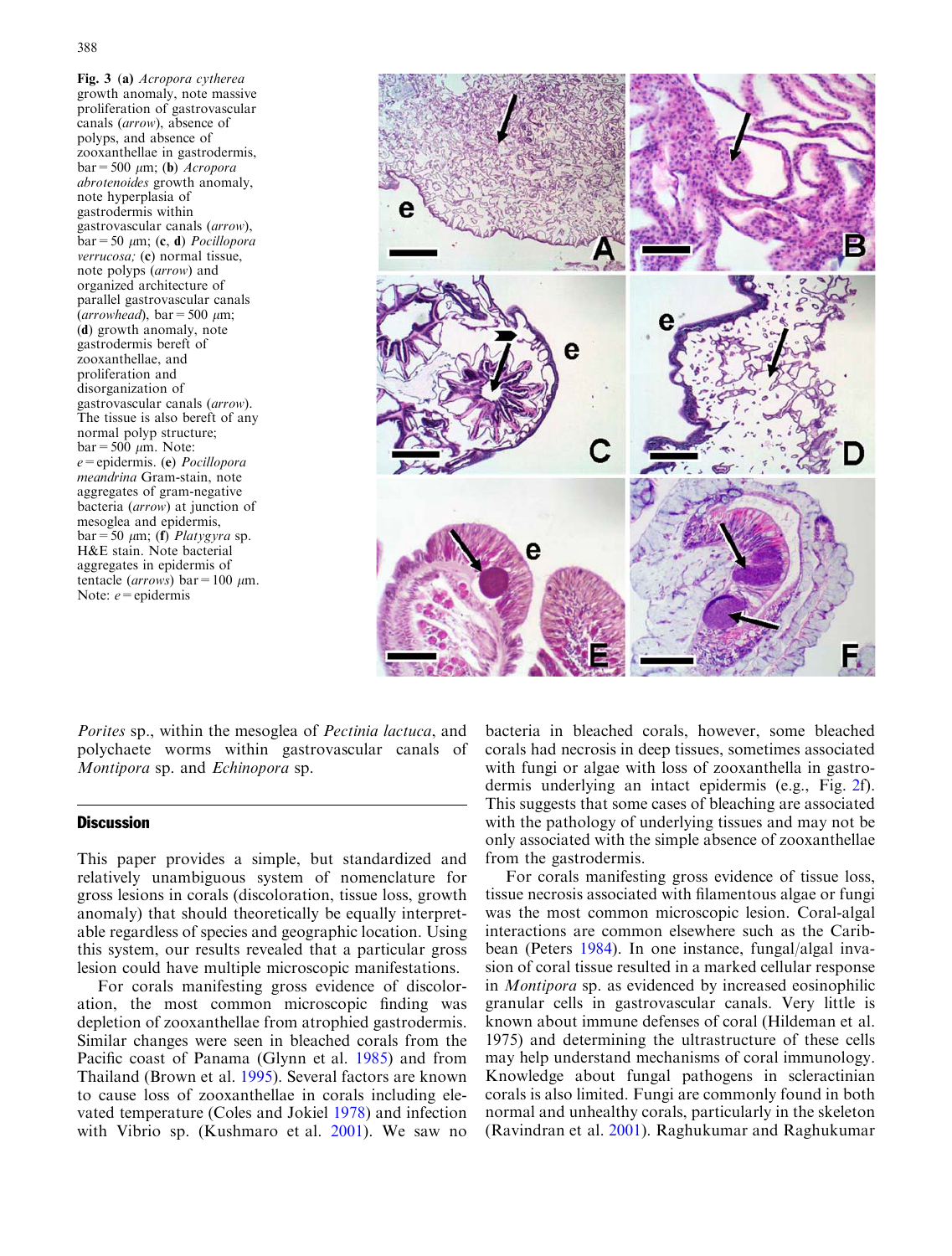<span id="page-5-0"></span>([1991\)](#page-6-0) implicated fungi as the cause of necrotic lesions in several species of scleractinians in the Andaman islands of India, and Ramos-Flores [\(1983\)](#page-6-0) found fungi responsible for black lesions on Montastraea annularis Montastraea annularis in Venezuela. In both cases, fungi were implicated as pathogens based on their association with dead tissue and invasion of coral tissue with fungal hyphae.

In two instances, corals manifesting gross evidence of tissue loss had active infection with ciliates. In contrast to opportunistic saprophytic ciliates that are commonly seen in tissue debris, ciliates in these cases were considered likely primary pathogens based on their invasiveness into intact tissue. Ciliates in corals have been documented in Caribbean Porites porites, Porites astreoides, and Acropora palmata with the latter case exhibiting epithelial necrosis (Peters [1984](#page-6-0)). Cerrano et al. (2000) implicated ciliates as a cause of mortality in gorgonians in the Mediterranean. Confirming this would necessitate experimental infections to assess the pathogenesis and pathophysiology of ciliate infections in corals.

There were several instances of corals manifesting tissue loss with microscopic evidence of tissue necrosis that could not be associated with any visible organism (uncomplicated tissue necrosis). While we suspect that predation may account for some instances of uncomplicated tissue necrosis, there were cases where necrosis was limited to particular structures (e.g., gastrodermis and mesenterial filaments). Such tissue specific episodes of tissue necrosis need further investigation as to potential etiologies, such as viruses, not visible on microscopy. One tool that may shed light on this is the examination of ultrastructural morphology with electron microscopy.

Growth anomalies were common in Acropora sp., and on microscopy, usually manifested as hyperplasia of gastrovascular canal. There was no evidence of neoplasia, which is usually characterized by an uncontrolled growth of anaplastic pleomorphic cells with prominent nucleoli, mitotic figures, and occasional tissue loss. Peters et al. [\(1986](#page-6-0)) characterized growth anomalies in Caribbean Acropora sp. as calicoblastic neoplasms based on proliferation of calicoblastic epidermis resulting in complete loss of normal polyps. That hyperplasia of gastrovascular canals predominate in Acropora sp. may be related to the phenomenon that this is a fast growing species of coral. Physiologic mechanisms responsible for these lesions, whether they are neoplastic, and whether they pose a detriment to coral colonies remains to be seen. Other instances of skeletal growth anomalies were due to infestation with polychaetes or fungi/algae. Polychaetes as a possible cause of growth anomalies was documented in Montipora sp. from Israel (Wielgus and Glassom [2002](#page-6-0)) indicating that some species of corals may respond to invasion by organisms by excessive skeletal growth.

Presence of basophilic Gram-negative aggregates of putative bacteria was noted in several species of corals. The role of these organisms in coral reef physiology or disease is unknown; however, attempts should be made to culture and identify them. Current evidence does not implicate them as causing disease in corals from the Pacific because none were associated with gross lesions. However, Peters et al. [\(1983](#page-6-0)) implicated similar aggregate-forming bacteria as the possible causal agent of white band disease in Caribbean acroporids. Crustaceans were seen in polyp actinopharynx suggesting they were being ingested as food. Polychaete worms in skeleton of apparently normal corals were seen in several species and their role in coral biology is unknown. The presence of crustacea in normal tissue mesoglea of Pectinia was unexpected, however, crustacea have been documented in other normal scleractinians (Stock [1975\)](#page-6-0).

In order to ensure replication and standardization, nomenclature of gross lesions as used in this study was necessarily crude. The advantage of this system is that it focuses on describing the lesion and is less subjective to interpretation. As more data are gathered, it is likely that a more refined nomenclature of gross lesions will emerge which will continue to focus on systematically describing morphology of lesions in corals not interpreting causes. Histopathology provides a first step in identifying microbial agents associated with gross and microscopic lesions but has limitations in that it currently provides few clues on the temporal process of disease (e.g., Does this organism cause the lesion?). Answering this will require experimental studies that incorporate careful gross and microscopic descriptions of disease progression thereby elucidating the nature of host-pathogen interactions, etiology and pathophysiology of coral disease.

Acknowledgments This project was funded, in part, from US Fish and Wildlife Service Interagency Agreement No. 122000N004. We thank Peter Craig and Eva Pasko (National Park Service), Nancy Daschbach (National Oceanic Atmospheric Administration), Anthony Beeching, Flynn Curren, and Dave Wilson (American Samoa Department of Marine and Wildlife Resources. Chuck Birkeland kindly helped with the identification of corals with species. Esther Peters, Lou Sileo, and anonymous reviewers provided constructive comments. This paper is dedicated to the memory of Lee Yandall.

#### **References**

- Barszcz CA, Yevich PP (1975) The use of Helly's fixative for marine invertebrate histopathology. Comp Pathol Bull 7:4
- Brown B, Le Tissier MDA, Bythell J (1995) Mechanisms of bleaching deduced from histological studies of reef corals sampled during a natural bleaching event. Mar Biol 122:655– 663
- Bruckner AW, Bruckner R (1997) Outbreak of coral disease in Puerto Rico. Coral Reefs 16:260
- Cerrano C, Bavestrello G, Bianch C, Cattaneo-vietti R, Bava S, Morri C, Picco P, Sara G, Schiarapelli S, Siccardi A, Sponga F (2000) A catastrophic mass-mortality episode of gorgonians and other organisms in the Ligurian sea (north-western Mediterranean), summer 1999. Ecol Lett 3:284–293
- Coles SL, Jokiel PL (1978) Synergistic effects of temperature, salinity and light on the hermatypic coral *Montipora verrucosa*. Mar Biol 49:187–195